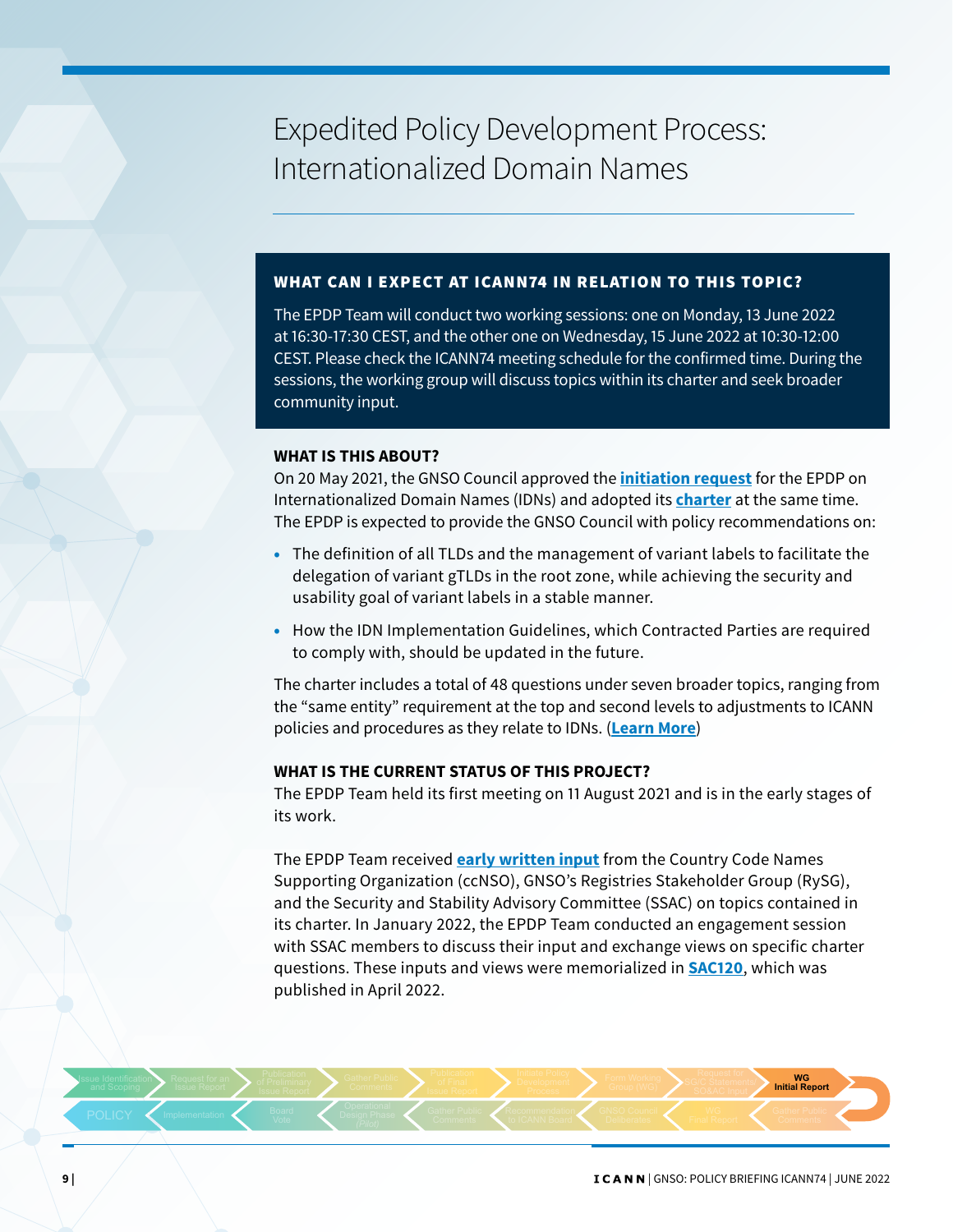By the end of May 2022, the EPDP Team completed its first pass of substantive deliberations on Group 1 charter questions related to the definition of all gTLDs using the Root Zone Label Generation Rules (RZ-LGR). It also completed the initial deliberation of seven out of nine charter questions in Group 2, which is related to the "same entity" principle at the top-level.

Currently, the team is proceeding with its initial deliberations on Group 3 charter questions regarding the impact of variant implementation on the evaluation, objection, string contention, and other New gTLD program processes. To facilitate its deliberations, the Team is conducting outreach activities to seek critical external input, such as a survey among Arabic and Chinese gTLD registry operators and a consultation with Chinese, Japanese, and Korean Generation Panels. A small group within the EPDP has also been formed to tackle string similarity review related deliberations.

To ensure a consistent solution for variant TLDs is to be developed, the EPDP Team monitors the activities in the ccNSO's ccPDP4 on the (de-)selection of IDN ccTLD Strings. In April 2022, it received an update on ccPDP4's preliminary recommendations on variant management of IDN ccTLDs.